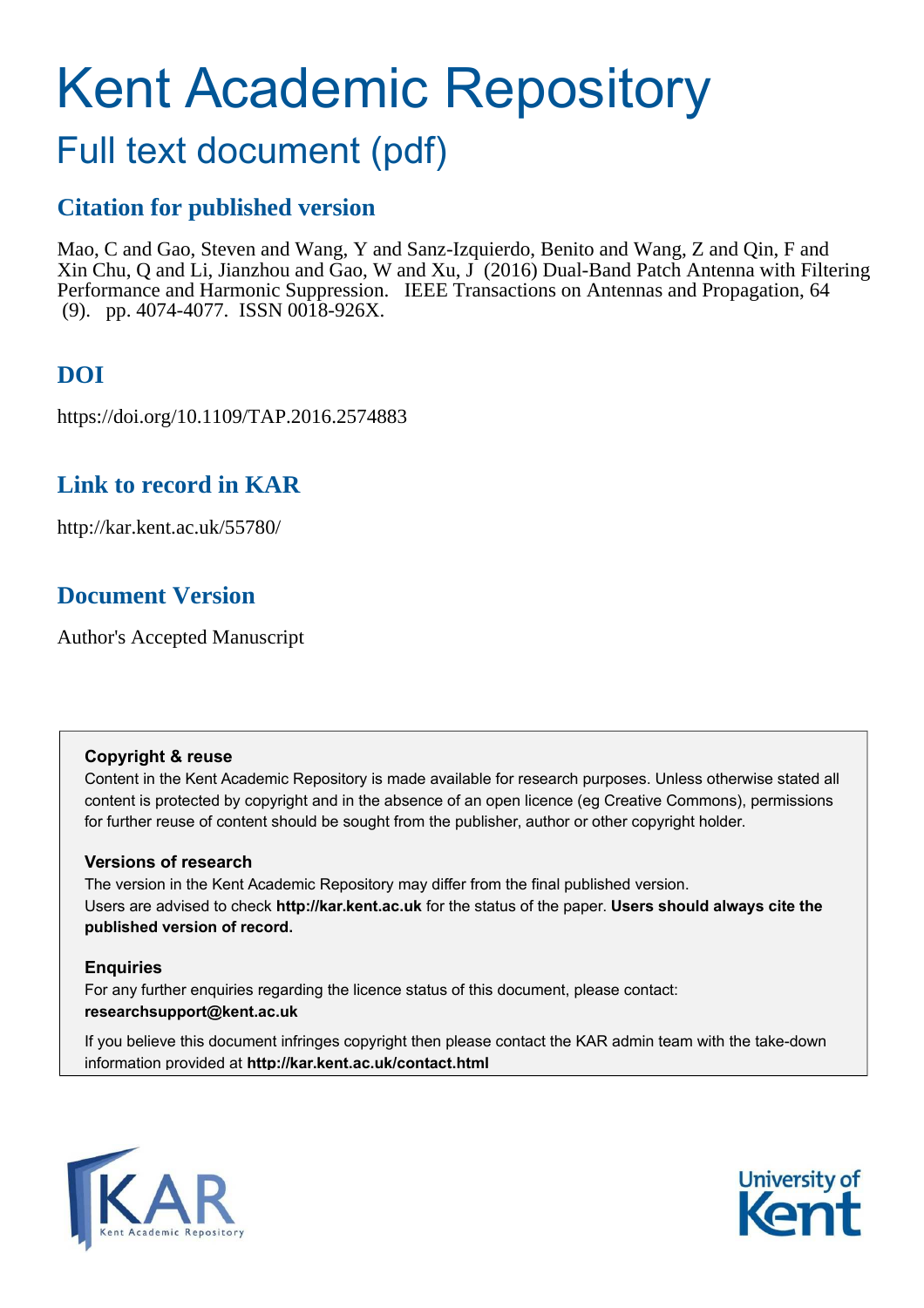#### **Dual-Band Patch Filtering Antenna with Tunable bandwidth and Harmonic Suppression**

Chun Xu Mao, Steven Gao, Yi Wang, Benito Sanz-Izquierdo, Zhengpeng Wang, Fan Qin, Qing Xin Chu, Jianzhou Li, Gao Wei, Jiadong Xu

**Abstract—** A novel design of a dual-band antenna with integrated filtering performance is proposed. A low-profile aperture-coupled U-slot patch antenna is employed for dualband operation with a consistent polarization. A dual-mode stub-loaded resonator (SLR) is used to feed the U-slot patch, which works as the last-order dual-mode resonator of the dual bandpass filter. The odd- and even modes of the SLR are coupled and tuned the two modes of the patch, resulting in two 2nd-order operation bands at 3.6/5.2 GHz. Compared with the traditional patch antenna, the proposed antenna exhibits an improved bandwidth and frequency selectivity. In addition, the bandwidths are tunable by adjusting the coupling strength between the SLR and the patch. Furthermore, the high-order harmonics over a broadband can be suppressed without increasing the footprint of the design. Measured and simulated results agree well with each other, showing an excellent performance in terms of impedance matching, bandwidths, 2ndorder filtering, out-of-band rejection, cross polarization discrimination (XPD) and gains at both bands.

**Index Terms— Dual-band, bandwidth, 2nd-order, filtering, Uslot patch, harmonic suppression.** 

#### I. INTRODUCTION

THE modern wireless communication systems demand the RF front-end with the features of compact, highly integrated, multiband and multifunctional. Patch is one of the antennas widely used due to its advantages of low profile, low cost and compatibility with backend circuits. Significant effort has gone into designing dual-band or multi-band patch antennas [1]-[4]. Dual-band operation can also be obtained by manipulating the fundamental mode and higher order modes of the patch [5], [6].

 To reduce the volume and complexity of the RF front-end and meet the demand for multifunctional operation, integrated designs of passive devices such as power dividers, filters and antennas have been considered as one promising solution. The integration has the added benefits of improving the frequency response and removing the 50  $\Omega$  interconnections and matching networks [8]. In [9], multiplexers were proposed based solely on resonators to eliminate traditional transmission-line based



Fig.1. Configuration of the proposed dual-band filtering antenna: (a) exploded perspective view, (b) the stacked structure.

distribution networks. The integration of filter and antenna has shown the advantages such as reduction of RF front-end [10], improved bandwidth and frequency selectivity [11] and harmonic suppression [12]. Nevertheless, many challenges are existing in the filtering antenna designs. One of them is that tunable bandwidth is usually required for an integrated design. Moreover, multiband filtering feature and higher order harmonic suppression are often demanded. To the authors' best knowledge, these problems haven't been fully considered and solved. In [13] and [14], two dual-band filtering patch antennas were proposed. However, the rectangular patch in [13] works in two orthogonal polarizations at the two bands and very complicated matching structures were adopted. Besides, the peak gains were only -1.8 dBi and 1.1 dBi at the two bands and lots of unwanted harmonics produced between the two bands. In  $[14]$ , TM<sub>10</sub> and TM<sub>30</sub> modes of the patch were employed, but the gain is only -4 dBi and the feeding is complicated.

 In this communication, a novel dual-band filtering antenna with broadband harmonic suppression performance is developed for 3.6/5.2 GHz WiMAX and WLAN applications. A dual-band U-slot patch antenna is integrated with a dualmode stub loaded resonator (SLR) through electromagnetic

This manuscript is submitted on October 31, 2015. This work is supported by the project "DIFFERENT" funded by EC FP7 (grant no. 6069923). YW is supported by UK EPSRC under Contract EP/M013529/1.

C. X. Mao, S. Gao, and B. Sanz are with the School of Engineering and Digital Arts, University of Kent, UK. (e-mail: cm688@kent.ac.uk, s. gao@kent.ac.uk).

Y. Wang is with the Department of Engineering Science, University of Greenwich, UK. (e-mail: yi.wang@greenwich.ac.uk).

Z. P. Wang is with the School of Electronic and Information Engineering, Beihang University, China (e-mail: wangzp@buaa.edu.cn).

Q. X. Chu is with South China University of Technology, China (e-mail: qxchu@scut.edu.cn).

F. Qin, J. Li, G. Wei and J. Xu are with Northwestern Polytechnic University, China.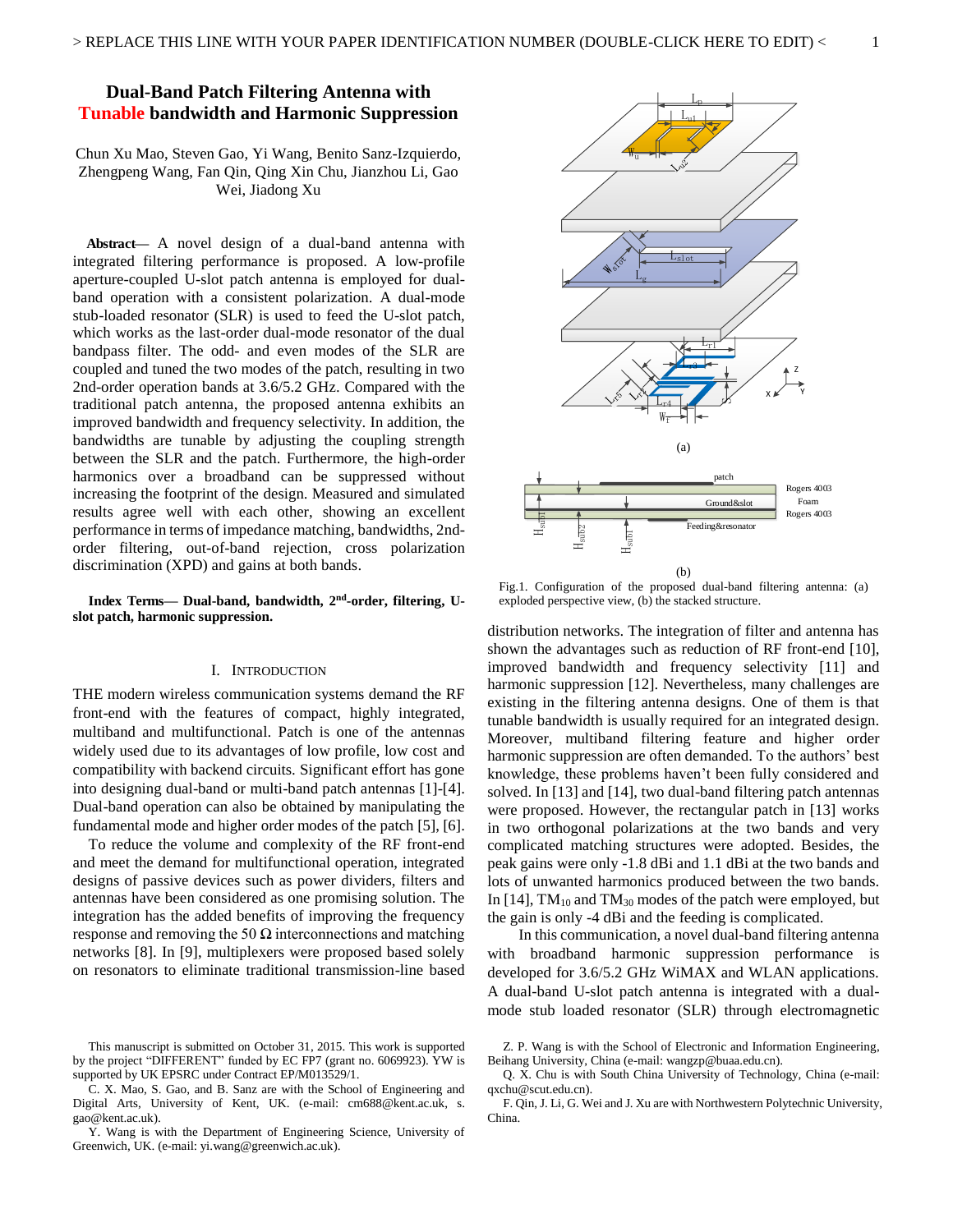coupling, producing a 2nd-order dual-band filtering antenna. Compared with tradition patch, the bandwidth, filtering and harmonics suppression are significantly improved. In addition, the bandwidths of the antenna are tunable in the designing. Both the simulated and measured results exhibit improved bandwidth and radiation performances.

#### II. ANTENNA DESIGN

#### A. Configuration

Fig. 1 shows the configuration of the proposed dual-band filtering antenna. The design has a stacked structure composed of two substrates and a thin foam (1 mm) between them. The square patch is printed on the upper layer of the top substrate. A U-shaped slot is etched in the patch to achieve dual-band operation [3]. The patch antenna is fed through a rectangular aperture in the ground plane. The feeding line and the resonator are printed on the bottom layer of the lower substrate. A dualmode SLR is employed to couple and tune with the two bands of the U-slot patch. Fig.1 (b) illustrates the stacked structure of the proposed design. Rogers 4003 substrate with a dielectric constant of 3.55 and a loss tangent of 0.0027 is used. The thickness of the substrates is 0.813 mm. All simulations are performed using High Frequency Simulation Software (HFSS 15) and the optimized parameters are listed in Table I.

#### B. Stub-Loaded Resonator

To achieve the filtering performance based on a traditional U-slot patch antenna, a dual-mode resonator (SLR) is employed to couple and synthetically tune with the patch. Different from the traditional method that simply cascades a filter with an antenna [12], the filtering and radiating components are seamlessly integrated in this work. The U-slot patch is served as the last-order dual-mode resonator of the 1st-order dual-band passband filter (SLR) as well as the radiating element. This contributes to a higher order filtering performance (2nd-order) while the antenna maintains a compact footprint.

Due to a highly freedom in controlling the modes, an Eshaped SLR is widely used as a dual-mode resonator in filter design. The SLR can be analyzed using the odd- and even-mode method, which have been previously detailed in [15]-[17]. When the odd-mode is excited, the center part of the SLR is equivalent as shorted end and the resonant frequency can be approximately derived as,

$$
f_{odd} = \frac{c}{2\sqrt{\varepsilon_r} (2L_{r1} + L_{r2})}
$$
 (1)

When the even-mode is excited, the symmetrical plane can be viewed as opened end and the resonant frequency can be expressed as,

$$
f_{\text{even}} = \frac{c}{2\sqrt{\varepsilon_r} (L_{r1} + L_{r2}/2 + L_{r3})}
$$
 (2)

where the fodd and feven are the odd- and even-mode resonant frequencies of the SLR. c is the light velocity in free space and er is the effective permittivity. Thus, the odd-mode and evenmode resonant frequencies can be tuned easily by adjusting the dimensions of the SLR.

| <b>TABLE I</b><br>PARAMETERS OF THE PROPOSED ANTENNA: (MM) |              |          |             |              |            |                   |                   |  |  |
|------------------------------------------------------------|--------------|----------|-------------|--------------|------------|-------------------|-------------------|--|--|
| $L_{\rm n}$                                                | $L_{\rm nl}$ | $L_{u2}$ | $W_{\rm u}$ | $L_{\sigma}$ | $L_{slot}$ | $W_{\text{slot}}$ | $L_{r1}$          |  |  |
| 27.2                                                       | 7.5          | 8        | 0.45        | 60           | 9.4        | 0.7               | 8.2               |  |  |
| $L_{r2}$                                                   | $L_{r3}$     | $L_{r4}$ | $L_{r5}$    | S            | $W_{f}$    | $H_{sub1}$        | H <sub>sub2</sub> |  |  |
| 8                                                          | 6.15         | 4.2      | 2.8         | 0.3          | 1.8        | 0.813             |                   |  |  |



Fig. 2. The  $S<sub>11</sub>$  comparison among standalone U-slot patch, SLR filter and proposed filtering antenna.



Fig. 3. The variation of bandwidth with different: (a) Lslot, (b)

#### C. Improved Frequency Response

 The bandwidth of the dual-band U-slot patch antenna is usually narrow, especially when the profile is low. Methods such as increasing the thickness of the substrate or adding airgaps between the substrates are commonly used to increase the bandwidth at the expense of a higher profile [3]. In this design, a new method of enhancing the bandwidth is presented by integrating dual-mode resonator into the U-slot patch design to achieve a higher-order frequency response while maintain a low profile.

 Fig. 2 compares the simulated S11 among the standalone U-slot patch, SLR filter and proposed filtering antenna. It is observed that the SLR-coupled U-slot patch antenna shows a 2nd-order frequency response with improved bandwidth of 4% at both bands and two reflection zeros identified in-band. In contrast, the traditional U-slot patch exhibits only one pole in each band and the bandwidths at both bands are only about 1.8%. Besides, the proposed antenna displays sharp roll-off at both bands, indicating an improved frequency selectivity.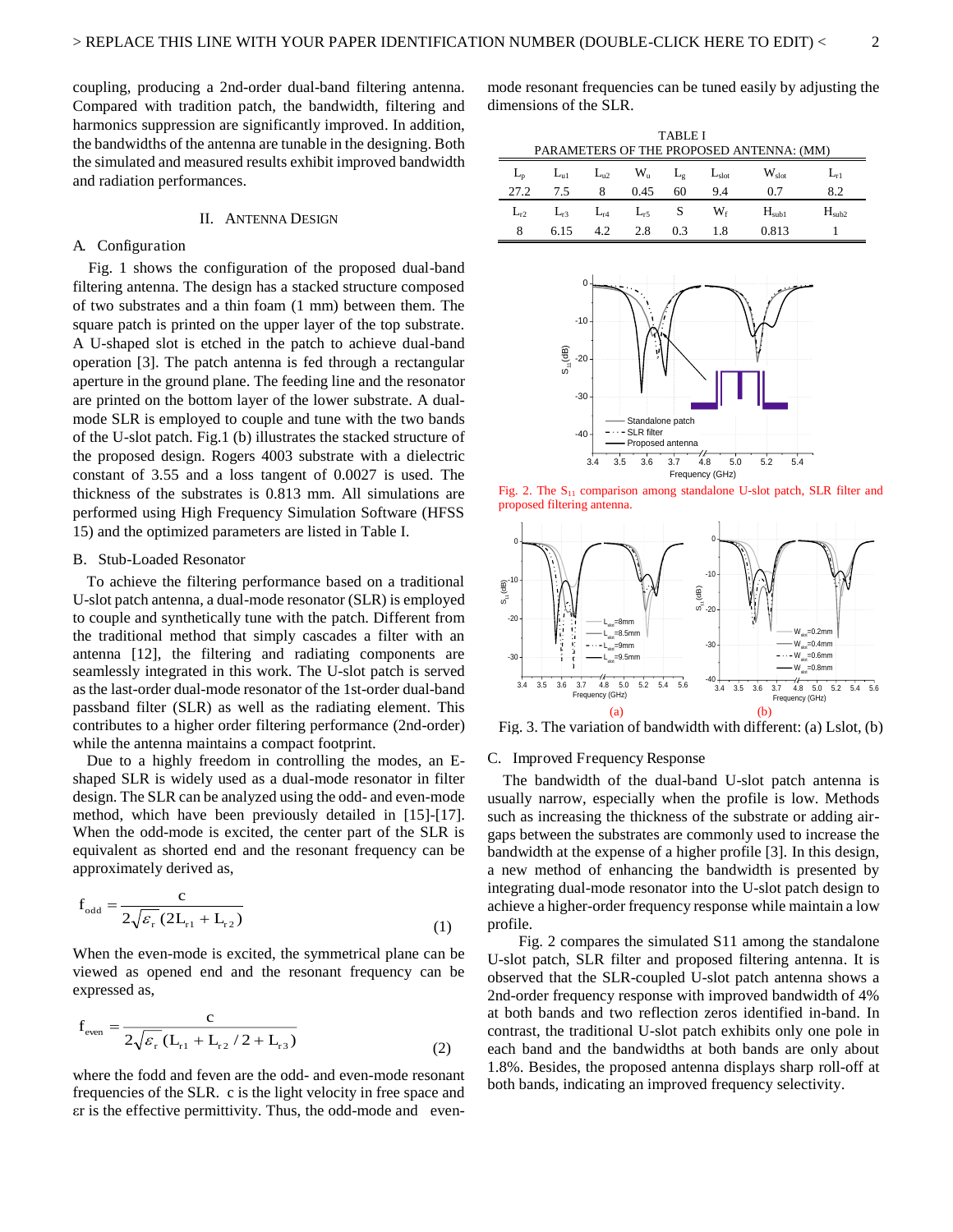#### D. Tunable Bandwidth

 The bandwidth is one of the key issues to be concerned in filtering antenna design. In bandpass filter design, the bandwidth can be tuned by adjusting the coupling strength between the resonators [16]. In our previous work [17], the similar approach has been adopted to tune the bandwidth of the antenna.

 Fig. 3(a)-(b) shows the variation of the bandwidths of the two bands with different lengths and widths of the aperture. It is observed that when the length of aperture Lslot is shorter than 8 mm, the two reflection zeros merge together, leading to a narrow bandwidth less than 50 MHz (FBW =  $1.4\%$ ). As Lslot



Fig. 4. The harmonic response of traditional U-slot patch, SLR-fed patch without hairpin and proposed filtering

increases, indicating the coupling strength between the SLR and the U-slot patch increases, the two reflection zeros are divided and a wider bandwidth of over 150 MHz (4.2%) is achieved for the low-band. The length of the aperture has a similar but less significant effect on the high-band operation. The effects of the width of the aperture on the bandwidth are depicted in Fig. 3(b). As can be seen that the width of the aperture decreases from 0.8 to 0.2 mm, the bandwidths of the low-band and high-band decrease from 4.2% to 1.9% and from 3.8% to 1.2%, respectively. Different from the traditional patch antenna, in which the bandwidth was usually tuned by adjusting the profile of the antenna, this work provides a new method to tune the bandwidth of the antenna while keep the profile of the antenna unchanged.

#### E. Harmonic Suppression

 Harmonics is a serious problem to be concerned in wireless communication systems. Traditionally, the harmonics are often eliminated by cascading a filter at the backend [12]. However which will increase the complexity and the volume of the RF front-end. In this integrated filtering antenna design, harmonic suppression is taken into consideration. Fig. 4 shows the harmonic response of a traditional U-slot patch, a SLR-fed patch without hairpin and proposed filtering antenna. It is observed that the traditional patch antenna has two strong harmonics at 8.75 and 11.7 GHz. However when the U-slot patch is fed and coupled by a SLR, the two harmonics are eliminated. This is attributed to the fact that the dual-mode SLR and the dual-band U-slot patch have the same fundamental resonant frequencies but different higher order harmonics. As a result, these two components are detuned at the high band and the higher order harmonics can be suppressed.

 It should also be noted that the SLR itself also introduces an unwanted harmonic at 9.5 GHz. To overcome this interference, a hairpin resonator with its fundamental resonant frequency at 9.5 GHz is shunted at the feed line, as presented in the proposed antenna. The hairpin resonator introduces a notch-band at 9.5 GHz, which is used to eliminate the interference at that band. As a result, this antenna can achieve an excellent out-of-band rejection up to 12 GHz. Compared with the traditional method in [12], the harmonics are suppressed without increasing the footprint of the antenna. In addition, the frequency response, including the bandwidth and the frequency selectivity, are significantly improved.



Fig. 5. Simulated and measured  $S<sub>11</sub>$  of the proposed dualband filtering patch antenna.



Fig. 6. The normalized simulated and measured radiation patterns at 3.6 GHz: (a) E plane, (b) H plane.



Fig. 7. The normalized simulated and measured radiation patterns at 5.2 GHz: (a) E plane, (b) H plane.

#### III. RESULTS AND DISCUSSION

 The simulated and measured S11 of the proposed filtering antenna are presented in Fig. 5. A broad frequency range from 3 to 12 GHz is tested to show the harmonic suppression performance. The measured result agrees very well with the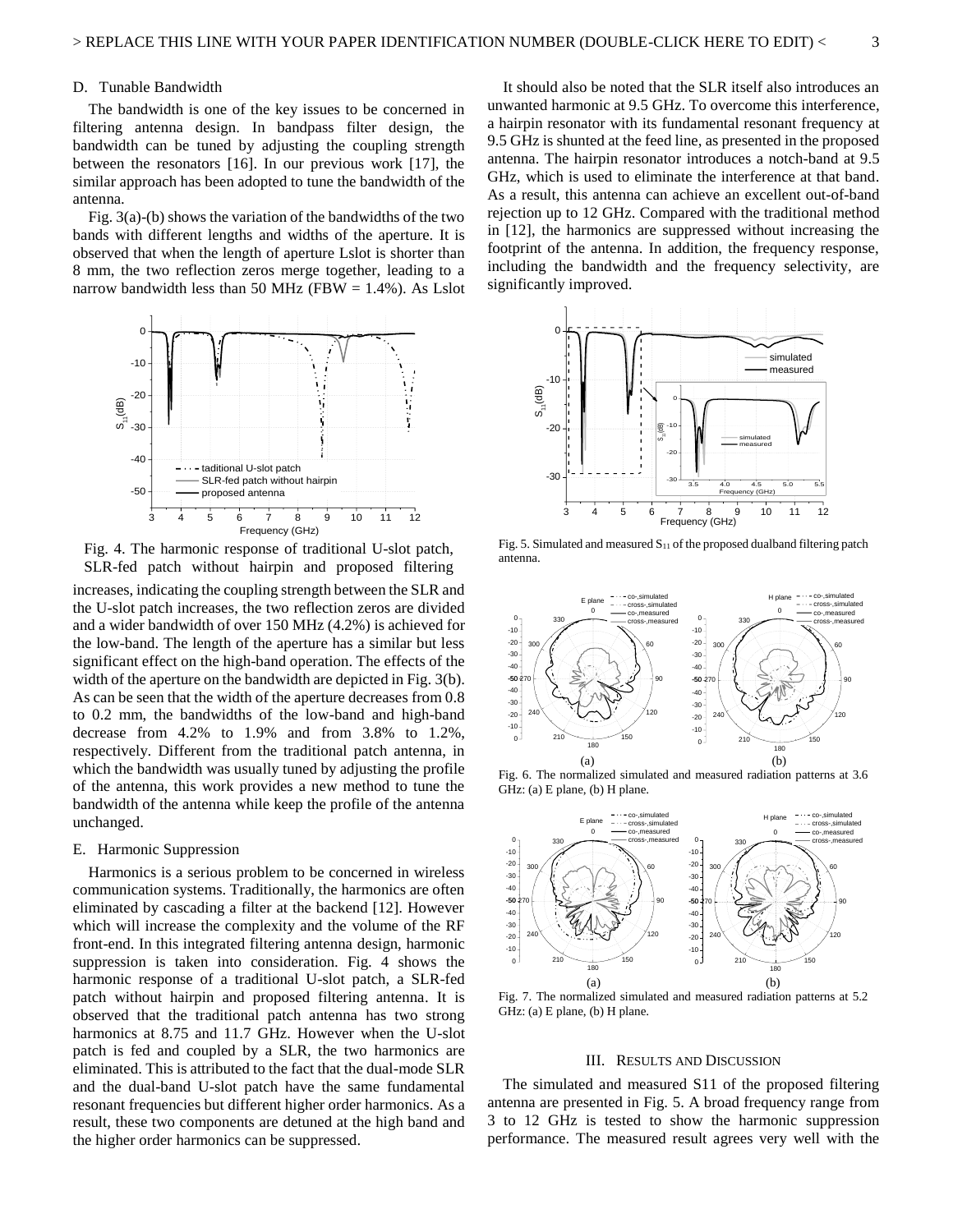simulation with dual operation bands from 3.5 to 3.65 GHz and 5.1 to 5.3 GHz are achieved. The minor discrepancy between the simulation and the measurement is attributed to the fabrication errors. At the both bands, 2nd-order response with two reflection zeros are identifiable. This results in improved bandwidth and filtering performance. Out of the bands, the antenna exhibits wideband harmonic suppression up to 12 GHz.

 Fig. 6(a)-(b) shows the normalized simulated and measured co- and cross-polarization radiation patterns at 3.6 GHz in the E (XOZ) and H plane (YOZ), respectively. The antenna exhibits a radiation in broadside direction with a cross polarization discrimination (XPD) of -25 dB in both planes. The E and H



Fig. 8. The simulated and measured gain of the proposed dual-band filtering antenna.

TABLE II COMPARISON WITH OTHER DUALBAND PATCH ANTENNAS

| Types of<br>antennas | <b>Harmonics</b><br>suppression | Polarization<br>at two<br>bands | Gain (dBi)<br>$(f_L/f_H)$ | <b>XPD</b><br>(dB)<br>$(f_L/f_H)$ |
|----------------------|---------------------------------|---------------------------------|---------------------------|-----------------------------------|
| Ref. [13]            | No                              | different                       | $-1.8/1.1$                | $-10/-22$                         |
| Ref. [14]            | No                              | consistent                      | $-4.0/3.8$                | <b>NA</b>                         |
| <b>This</b><br>work  | Yes                             | consistent                      | 7.5/8.0                   | $-40/-30$                         |

plane radiation patterns at 5.2 GHz are presented in Fig. 7. It is observed that the antenna has similar radiation patterns at the high band. Compared with the U-slot antenna in [3], the XPD of this antenna is significantly improved, especially in the directions offset the broadside. This is mainly attributed to the aperture-coupling is employed in the design. The discrepancy between the simulated and measured patterns, especially the backward radiation, is due to the influence of measurement devices and the cables behind the antenna.

 Fig. 8 shows the simulated and measured realized gains of the proposed dual-band filtering antenna from 3 to 12 GHz. For comparison, the simulated gain of a traditional U-slot patch antenna is also included. The proposed antenna achieve a gain of 6.5 and 7 dBi at low- and high-band, respectively. At the harmonics of 8.5 and 11.7 GHz, the traditional U-slot patch antenna has a gain of 7.5 dBi. However for the proposed filtering antenna, the gain drops sharply to below -7.5 dBi as the frequency offsets by 5.6% from the two central frequencies. At the two harmonic bands, the simulated and measured gains are significantly reduced to below -2 and -5 dBi, respectively. Thus, the proposed antenna demonstrates an excellent

frequency selectivity and out-of-band suppression over a wideband due to the combined advantages of filter and antenna.

 Table II compares the proposed dual-band filtering antenna in this communication with the other two reported dual-band filtering antennas in [13] and [14]. The comparison focuses on the harmonic suppression, polarization, gain and XPD at the two bands. This comparison shows that this work exhibits an improved gain and XPD at the two operation bands. The designs in [13] and [14] lack of the investigation of harmonic suppression and the gains are relatively lower than a traditional patch antenna. In addition, the work in [13] exhibits different polarizations at the two bands, and thus the technical contribution is insufficient.

#### IV. Conclusion

In this communication, a novel dual-band filtering antenna is proposed by integrating a dual-mode resonator in the U-slot patch antenna design. The U-slot antenna as well as the resonator are investigated. The proposed antenna exhibits an improved 2nd-order filtering response with two reflection zeros in both bands, which resulting in an enhanced bandwidth and frequency selectivity. The bandwidth can be tuned by adjusting the coupling strength between the SLR and the patch. In addition, the harmonic suppression over a broadband is investigated. Simulated and measured results agree well with each other, showing an excellent frequency response in terms of impedance matching, bandwidth, frequency selectivity, outof-band rejection, radiation and gain.

#### REFERENCES

- [1] K. F. Lee, K. F. Tong, "Microstrip Patch antennas Basic Characteristics and Some Recent Advances," IEEE Proceedings, vol. 100, no. 7, pp. 2169-2180, Jul. 2012.
- [2] K. F. Lee, S. L. S. Yang, A. Kishk and K. M. Luk, "The Versatile U-slot Patch Antenna," IEEE Antennas and Propag. Magazine, vol. 52, no. 1, pp. 71-88, Feb. 2010.
- [3] W. C. Mok, S. H. Woong, K. M. Luk, K. F. Lee, "Single-Layer Single Patch Dual-Band and Tri-Band Patch Antenna," IEEE Trans. Antennas and Propag., vol. 61, no. 8, pp. 4341-4344, Aug. 2013.
- [4] I. Yeom, J. M. Kim and C. W. Jung, "Dual-Band Slot-Coupled Patch Antenna with Broad Bandwidth and High Directivity for WLAN Access Point," Electron. Lett., vol. 50, no. 10, pp. 726-728, 2014.
- [5] Y. X. Guo, K. M. Luk and K. F. Lee, "Dual-Band Slot-Loaded Short-Circuited Patch Antenna," Electron. Lett., vol. 36, no. 4, pp. 289-291, 2000.
- [6] M. Al-Joumayly, S. Aguilar, N. Behdad and S. Hagness, "Dual-Band Miniaturized Patch Antennas for Microwave Breast Imaging," IEEE Antenna Wireless Propag. Lett., vol. 9, pp. 268–271, 2010.
- [7] S. Weigand, G. Huff, K. Pan and J. Bernhard, "Analysis and Design of Broad-Band Single-Layer Rectangular U-slot Microstrip Patch Antennas," IEEE Trans. Antennas and Propag., vol. 51, no. 3, pp. 457- 468, Mar. 2003.
- [8] C. X. Mao, S. Gao, Z. P. Wang, Y. Wang, F. Qin, B. Sanz and Q. X. Chu, "Integrated Filtering-Antenna with Controllable Frequency Bandwidth,' 9<sup>th</sup> European Conf. on Antenna and Propag., pp. 1-4, 2015.
- [9] X. B. Shang, Y. Wang, W. L. Xia and M. Lancaster, "Novel Multiplexer Topologies Based on All-Resonator Structure," IEEE Trans. Microw. Theory Tech., vol. 61, no. 11, pp. 3838-3845, Nov. 2013.
- [10] A. Abbaspour, J. Rizk, and G. Rebeiz, "Integration of filters and microstrip antennas," in Proc. IEEE AP-S Int. Symp., Jun. 2002, pp. 874– 877.
- [11] W. J. Wu, Y. Z. Yin, S. L. Zuo, Z. Y. Zhang and J. J. Xie, "A New Compact Filter-Antenna for Modern Wireless Communication Systems," IEEE Antenna Wireless Propag. Lett., vol. 10, 2011, pp. 1131–1134.